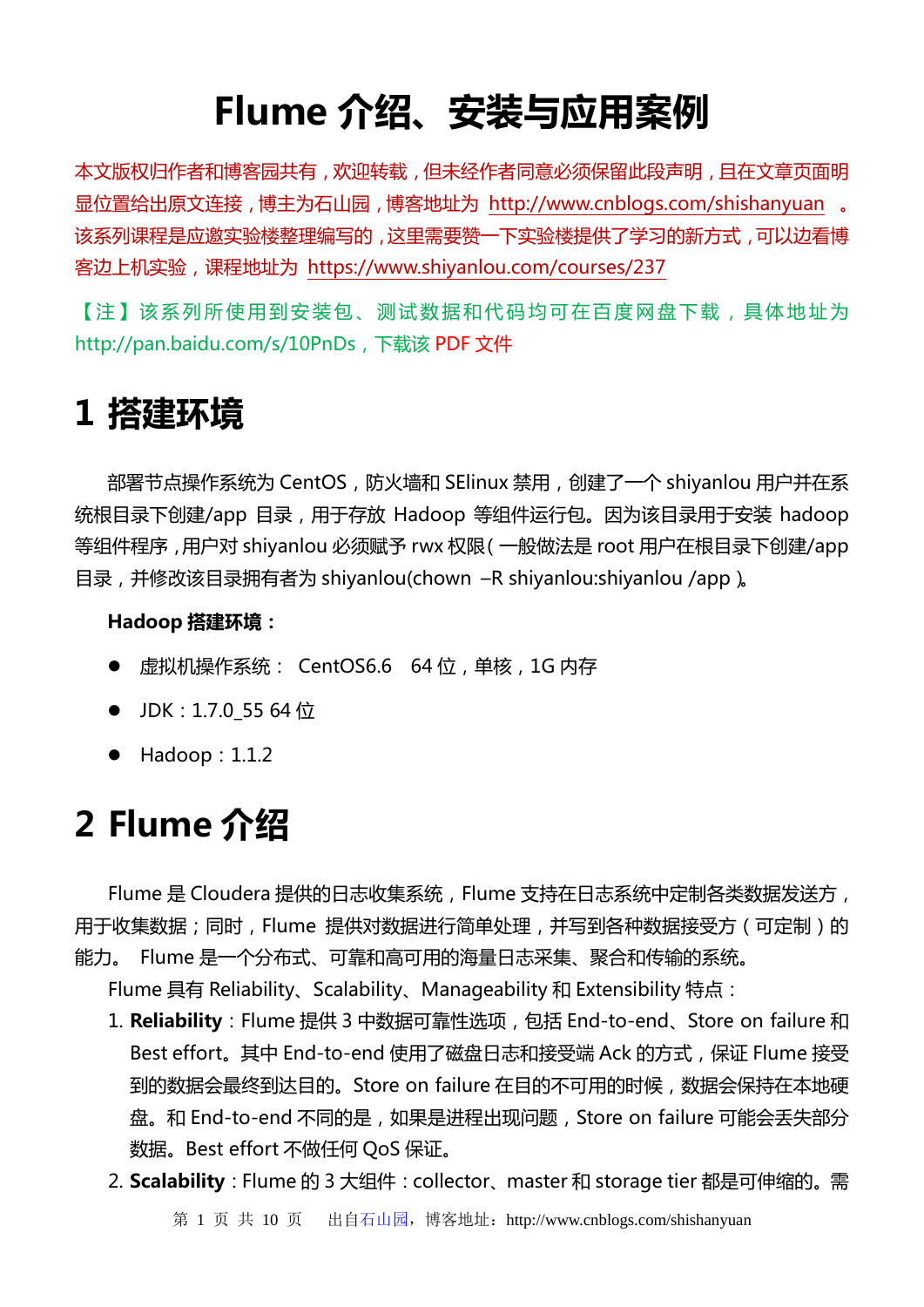要注意的是,Flume 中对事件的处理不需要带状态,它的 Scalability 可以很容易实现。

- 3. **Manageability**:Flume 利用 ZooKeeper 和 gossip,保证配置数据的一致性、高可用。 同时,多 Master,保证 Master 可以管理大量的节点。
- 4. **Extensibility**: 基于 Java,用户可以为 Flume 添加各种新的功能, 如通过继承 Source, 用户可以实现自己的数据接入方式, 实现 Sink 的子类, 用户可以将数据写往特定目标, 同时,通过 SinkDecorator,用户可以对数据进行一定的预处理。

## **2.1 Flume 架构**



agent tier - collector tier - storage tier

上图的 Flume 的架构中最重要的抽象是 data flow (数据流), data flow 描述了数据从产 生,传输、处理并最终写入目标的一条路径(在上图中,实线描述了 data flow)。 Agent 用于 采集数据,agent 是 flume 中产生数据流的地方,同时,agent 会将产生的数据流传输到 collector。对应的, collector 用于对数据进行聚合, 往往会产生一个更大的流。

Flume 提供了从 console(控制台)、RPC(Thrift-RPC)、text(文件)、tail(UNIX tail)、 syslog(syslog 日志系统,支持 TCP 和 UDP 等 2 种模式),exec(命令执行)等数据源上收集 数据的能力。同时,Flume 的数据接受方,可以是 console(控制台)、text(文件)、dfs(HDFS 文件)、RPC(Thrift-RPC)和 syslogTCP(TCP syslog 日志系统)等。

其中,收集数据有 2 种主要工作模式,如下:

第 2 页 共 10 页 出自石山园, 博客地址: http://www.cnblogs.com/shishanyuan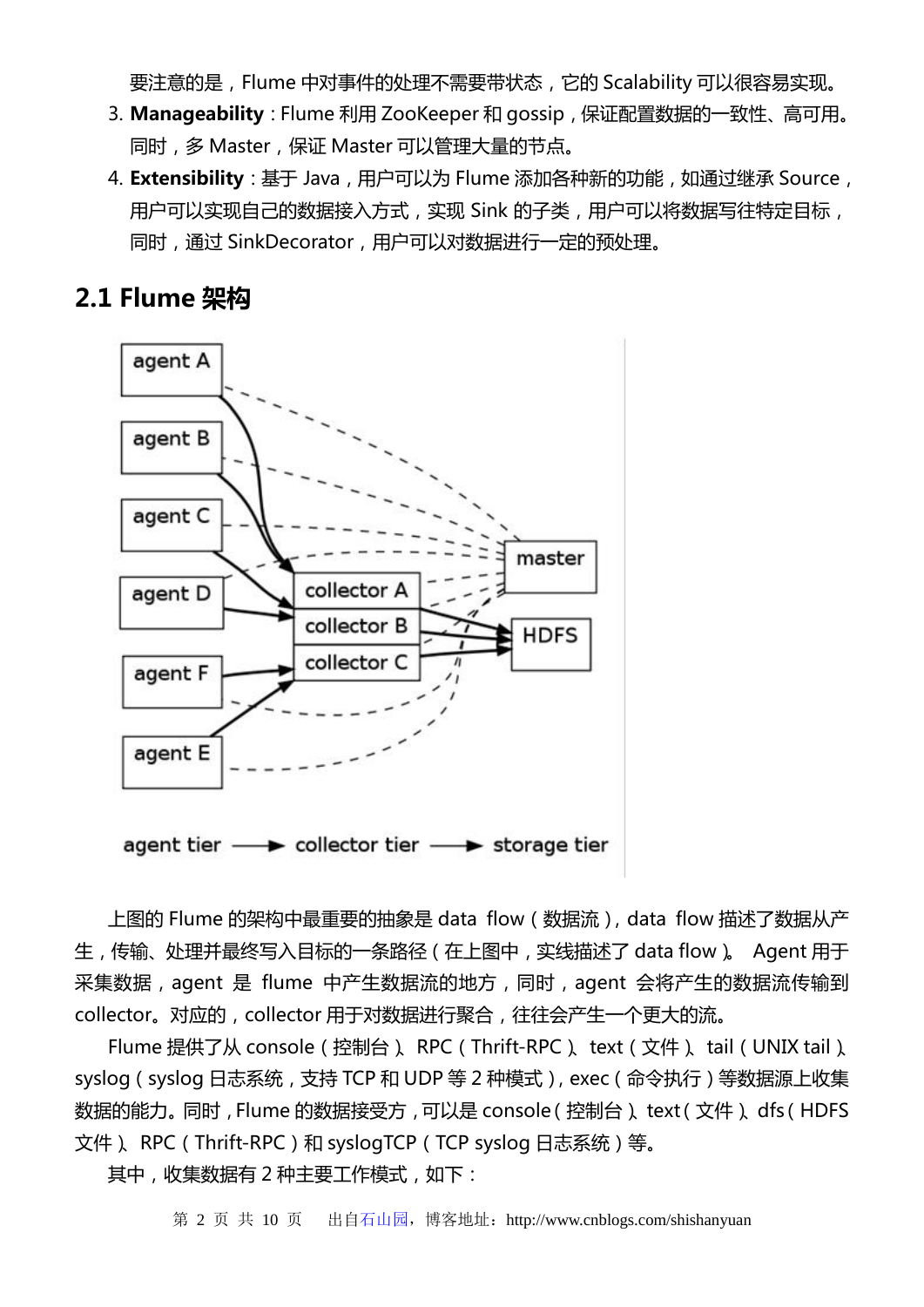1. Push Sources: 外部系统会主动地将数据推送到 Flume 中, 如 RPC、syslog。

2. Polling Sources: Flume 到外部系统中获取数据, 一般使用轮询的方式, 如 text 和 exec.

注意,在 Flume 中,agent 和 collector 对应,而 source 和 sink 对应。Source 和 sink 强 调发送、接受方的特性(如数据格式、编码等),而 agent 和 collector 关注功能。

## **2.2 Flume 管理方式**

Flume Master 用于管理数据流的配置,如下图。



Flume Master: Distributed Mode

为了保证可扩展性,Flume 采用了多 Master 的方式。为了保证配置数据的一致性,Flume 引入了 ZooKeeper,用于保存配置数据,ZooKeeper 本身可保证配置数据的一致性和高可用, 另外,在配置数据发生变化时,ZooKeeper 可以通知 Flume Master 节点。

Flume Master 间使用 gossip 协议同步数据。

# **3 安装部署 Flume**

## **3.1 Flume 部署过程**

#### **3.1.1 下载 Flume**

可以到 apache 基金 flume 官网 http://flume.apache.org/download.html,选择镜像下 载地址 http://mirrors.hust.edu.cn/apache/flume/下载一个稳定版本,如下图所示下载 flume-1.5.2-bin.tar.gz:

第 3 页 共 10 页 出自石山园,博客地址:http://www.cnblogs.com/shishanyuan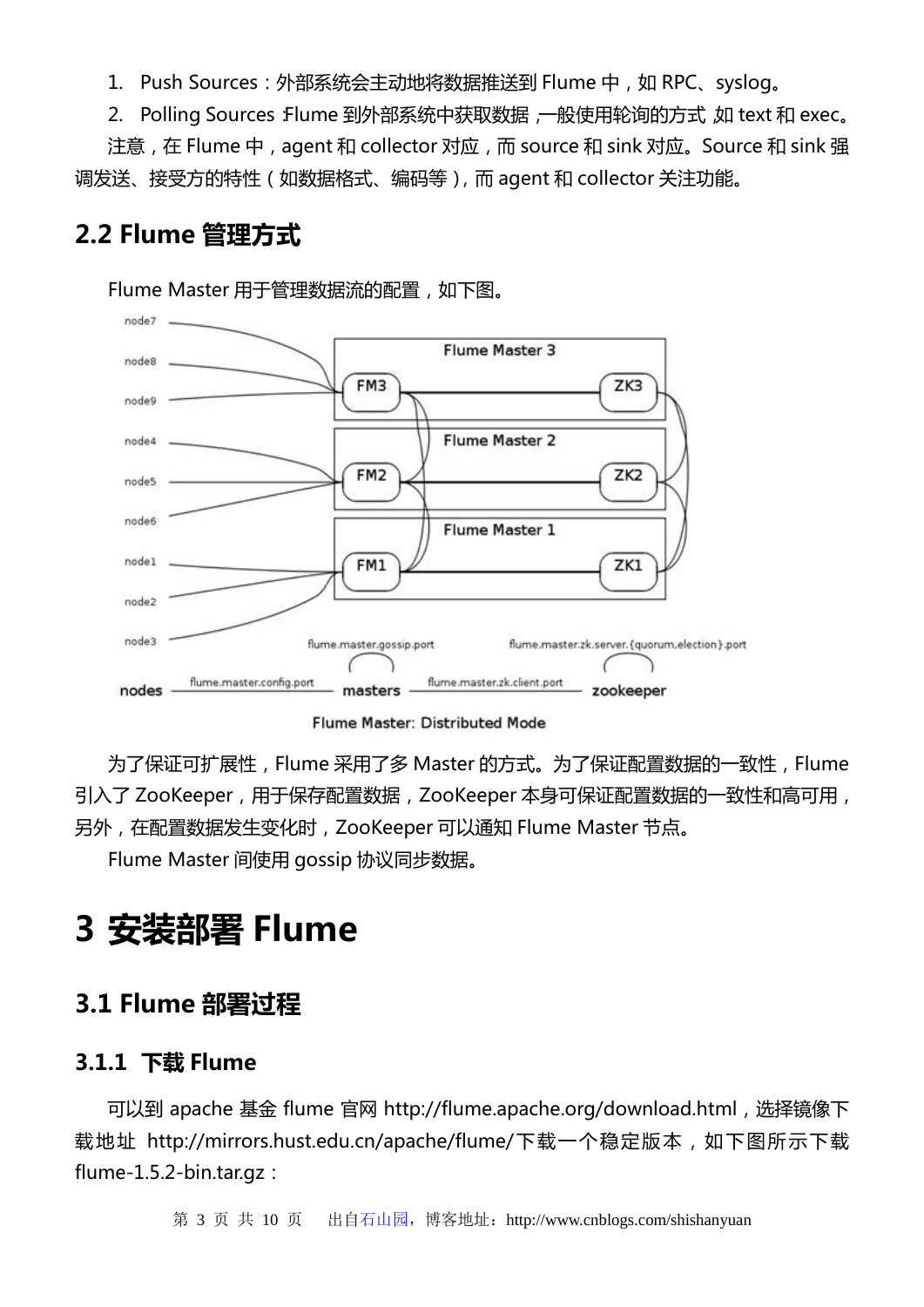| Download - Apache Flume - Windows Internet Explorer                                                            |                                                                                                                                                                                                                                                                                                                                                                                                             |                               |                                                                     |                                                                                                                                                                                           | $-0$                          |  |  |
|----------------------------------------------------------------------------------------------------------------|-------------------------------------------------------------------------------------------------------------------------------------------------------------------------------------------------------------------------------------------------------------------------------------------------------------------------------------------------------------------------------------------------------------|-------------------------------|---------------------------------------------------------------------|-------------------------------------------------------------------------------------------------------------------------------------------------------------------------------------------|-------------------------------|--|--|
| http://flume.apache.org/download.html                                                                          |                                                                                                                                                                                                                                                                                                                                                                                                             |                               |                                                                     | $\mathbf{r} \times \mathbf{r}$ $\mathbf{r} \times \mathbf{r}$ $\mathbf{r} \times \mathbf{r}$                                                                                              | - م                           |  |  |
| ☆ 收藏夹<br>Download - Apache Flume                                                                               |                                                                                                                                                                                                                                                                                                                                                                                                             |                               |                                                                     | å ▼ N ▼ ⊡ ●                                                                                                                                                                               | ▼ 页面(P) ▼ 安全(S) ▼ 工具(O) ▼ 2 ▼ |  |  |
| <b>TM</b>                                                                                                      |                                                                                                                                                                                                                                                                                                                                                                                                             | <b>Apache Flume</b>           |                                                                     |                                                                                                                                                                                           |                               |  |  |
| Apache Flume                                                                                                   | Download                                                                                                                                                                                                                                                                                                                                                                                                    |                               |                                                                     |                                                                                                                                                                                           |                               |  |  |
| How to Get Involved<br>Download<br>Documentation<br><b>Releases</b><br>Mailing lists                           | Apache Flume is distributed under the Apache License, version 2.0                                                                                                                                                                                                                                                                                                                                           |                               |                                                                     | The link in the Mirrors column should display a list of available mirrors with a default selection based on your inferred location. If you do not see that page, try a different browser. |                               |  |  |
| Team<br>Source Repository                                                                                      | The checksum and signature are links to the originals on the main distribution server.                                                                                                                                                                                                                                                                                                                      |                               |                                                                     |                                                                                                                                                                                           |                               |  |  |
| Apache License                                                                                                 | Apache Flume binary (tar.gz)                                                                                                                                                                                                                                                                                                                                                                                | apache-flume-1.5.2-bin.tar.gz | apache-flume-1.5.2-bin.tar.gz.md5 apache-flume-1.5.2-bin.tar.gz.asc |                                                                                                                                                                                           |                               |  |  |
| Resources                                                                                                      | Apache Flume source (tar.gz)                                                                                                                                                                                                                                                                                                                                                                                | apache-flume-1.5.2-src.tar.gz | apache-flume-1.5.2-src.tar.gz.md5 apache-flume-1.5.2-src.tar.gz.asc |                                                                                                                                                                                           |                               |  |  |
| Flume Issue Tracking (Jira)<br>Flume Wiki<br>Getting Started Guide<br>Jenkins Continuous Integration<br>Server | It is essential that you verify the integrity of the downloaded files using the PGP or MD5 signatures. Please read Verifying Apache HTTP Server Releases for more information on<br>why you should verify our releases.<br>The PGP signatures can be verified using PGP or GPG. First download the KEYS as well as the asc signature file for the relevant distribution. Make sure you get these files from |                               |                                                                     |                                                                                                                                                                                           |                               |  |  |
| Sonar Code Quality Reports                                                                                     | the main distribution directory rather than from a mirror. Then verify the signatures using:                                                                                                                                                                                                                                                                                                                |                               |                                                                     |                                                                                                                                                                                           |                               |  |  |

也可以在/home/shiyanlou/install-pack 目录中找到该安装包,解压该安装包并把该安装包复

#### 制到/app 目录中

cd /home/shiyanlou/install-pack

tar -xzf flume-1.5.2-bin.tar.gz

mv apache-flume-1.5.2-bin /app/flume-1.5.2

| $\lceil$ [shiyanlou@b393a04554e1 ~]\$ cd /home/shiyanlou/install-pack               |  |
|-------------------------------------------------------------------------------------|--|
| [shiyanlou@b393a04554e1 install-pack]\$ tar -xzf flume-1.5.2-bin.tar.qz             |  |
| [shiyanlou@b393a04554e1 install-pack]\$ mv apache-flume-1.5.2-bin /app̄/flume-1.5.2 |  |
| [[shiyanlou@b393a04554e1 install-pack]\$ 11 /app                                    |  |
| total 40                                                                            |  |
| ldrwxrwxr-x 3 shiyanlou shiyanlou 4096 Jun 2 02:00 compile                          |  |
| drwxrwxr-x 7 shiyanlou shiyanlou 4096 Jun 10 07:00 flume-1.5.2                      |  |
| $d$ rwxr-xr-x 19 shiyanlou shiyanlou 4096 Jun 6 14:22 hadoop-1.1.2                  |  |
| drwxrwxr-x 12 shiyanlou shiyanlou 4096 Jun -2 08:08 hadoop-2.2.0                    |  |
| drwxrwxr-x 8 shiyanlou shiyanlou 4096 Jun 10 03:17 hbase-0.96.2                     |  |
| drwxrwxr-x 8 shiyanlou shiyanlou 4096 Jun 9 14:58 hive-0.12.0                       |  |
| drwxrwxr-x 5 shiyanlou shiyanlou 4096 Jun 2 01:31 lib                               |  |
| drwxrwxr-x 15 shiyanlou shiyanlou 4096 Jun 10 01:50 mahout-0.6                      |  |
| drwxr-xr-x 15 shiyanlou shiyanlou 4096 Jun 29 -2014 pig-0.13.0                      |  |
| $\vert$ drwxr-xr-x 9 shiyanlou shiyanlou 4096 Aug $\,$ 1 $\,$ 2014 sqoop-1.4.5 $\,$ |  |
| l[shivan]ou@b393a04554e1_install-pack]\$                                            |  |

## **3.1.2 设置/etc/profile 参数**

编辑/etc/profile 文件,声明 flume 的 home 路径和在 path 加入 bin 的路径:

export FLUME\_HOME=/app/flume-1.5.2 export FLUME\_CONF\_DIR=\$FLUME\_HOME/conf export PATH=\$PATH:\$FLUME\_HOME/bin

export SQOOP\_HOME=/app/sqoop-1.4.5<br>export PATH=\$PATH:\$SQOOP\_HOME/bin

export FLUME\_HOME=/app/flume-1.5.2<br>export FLUME\_CONF\_DIR=\$FLUME\_HOME/conf<br>export PATH=\$PATH:\$FLUME\_HOME/bin

编译配置文件/etc/profile,并确认生效

第 4 页 共 10 页 出自石山园, 博客地址: http://www.cnblogs.com/shishanyuan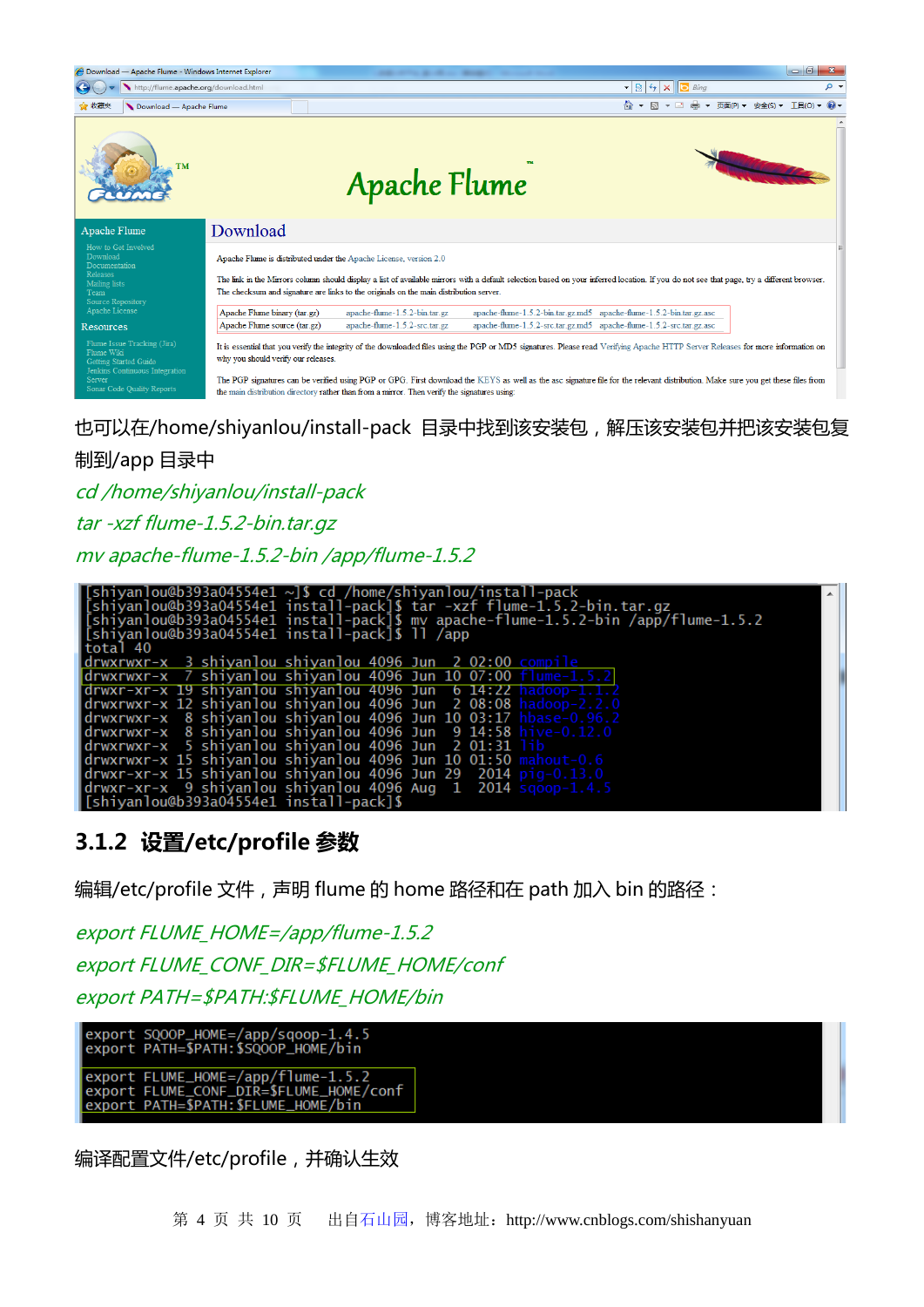## source /etc/profile echo \$PATH

## **3.1.3 设置 flume-env.sh 配置文件**

在\$FLUME HOME/conf 下复制改名 flume-env.sh.template 为 flume-env.sh , l f conf/ flume-env.sh 配置文件

cd /app/flume-1.5.2/conf cp flume-env.sh.template flume-env.sh sudo vi flume-env sh

修改配置文件内容 :

JAVA\_HOME= /app/lib/jdk1.7.0\_55

JAVA\_OPTS="-Xms100m -Xmx200m -Dcom.sun.management.jmxremote"

# Enviroment variables can be set here.<br>JAVA\_HOME=/app/lib/jdk1.7.0\_55

# Give Flume more memory and pre-allocate, enable remote monitoring via JMX<br>JAVA\_OPTS="-Xms100m -Xmx200m -Dcom.sun.management.jmxremote"

# Note that the Flume conf directory is always included in the classpath.<br>#FLUME\_CLASSPATH=""

## **3.2 部署验证**

### **3.2.1 验证安装**

1. 修改 flume-conf 配置文件

在\$FLUME\_HOME/conf 目录下修改 flume-conf.properties.template 文件,复制并改名 为 flume-conf,

cd /app/flume-1.5.2/conf

cp flume-conf.properties.template flume-conf.properties

sudo vi flume-conf.properties

修改 flume-conf 配置文件内容

# The configuration file needs to define the sources, the channels and the sinks. # Sources, channels and sinks are defined per agent, in this case called 'a1'  $a1$ .sources =  $r1$  $a1\sin ks = k1$  $a1$ .channels =  $c1$ 

# For each one of the sources, the type is defined

第 5 页 共 10 页 出自石山园, 博客地址: http://www.cnblogs.com/shishanyuan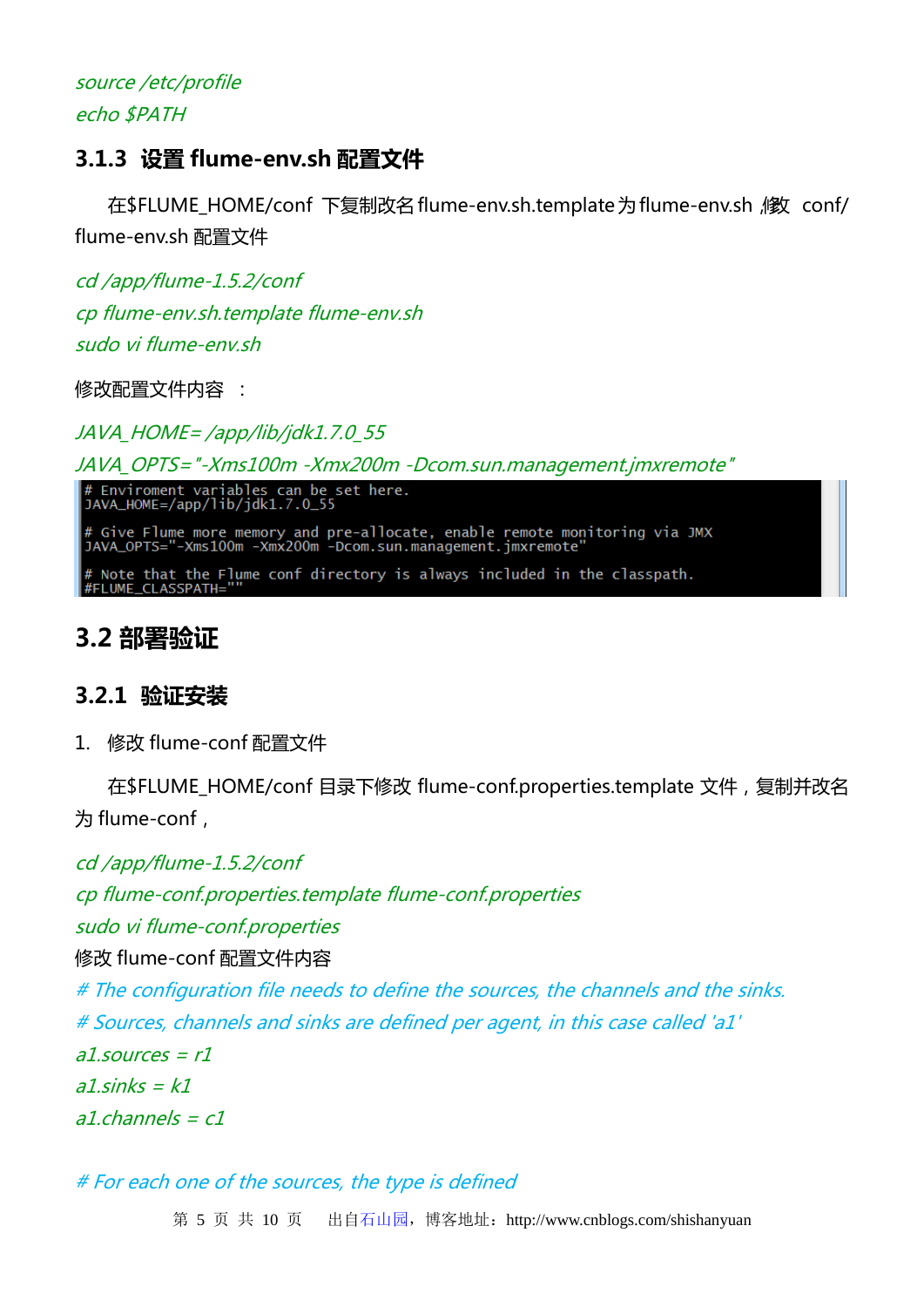a1.sources.r1.type = netcat a1.sources.r1.bind = localhost  $a1$ .sources.r1.port = 44444

#The channel can be defined as follows. a1.sources.r1.channels = c1 # Each sink's type must be defined a1.sinks.k1.type = logger

#Specify the channel the sink should use a1 sinks  $k1$  channel =  $c1$ 

# Each channel's type is defined. a1.channels.c1.type = memory # Other config values specific to each type of channel(sink or source) # can be defined as well # In this case, it specifies the capacity of the memory channel a1.channels.c1.capacity = 1000 a1.channels.c1.transactionCapacity = 100

```
the channels and the sinks.<br>Sources, channels and sinks are defined per agent,<br>in this case called 'agent'
\begin{array}{ll} \text{a1.sources} & = \text{r1} \\ \text{a1.sinks} & = \text{k1} \\ \text{a1.chamnels} & = \text{c1} \end{array}# For each one of the sources, the type is defined<br>al.sources.rl.type = netcat<br>al.sources.rl.bind = localhost<br>al.sources.rl.port = 44444
# The channel can be defined as follows.<br>al.sources.rl.channels = c1# Each sink's type must be defined<br>al.sinks.kl.type = logger
#Specify the channel the sink should use<br>a1.sinks.k1.channel = c1
# Each channel's type is defined.<br>a1.channels.c1.type = memory
    Other config values specific to each type of channel(sink or source)<br>can be defined as well<br>In this case, it specifies the capacity of the memory channel<br>1.channels.c1.capacity = 1000<br>1.channels.c1.transactionCapacity = 10
```
2. 在 flume 的安装目录/flume-1.5.2 下运行

cd /app/flume-1.5.2

第 6 页 共 10 页 出自石山园,博客地址:http://www.cnblogs.com/shishanyuan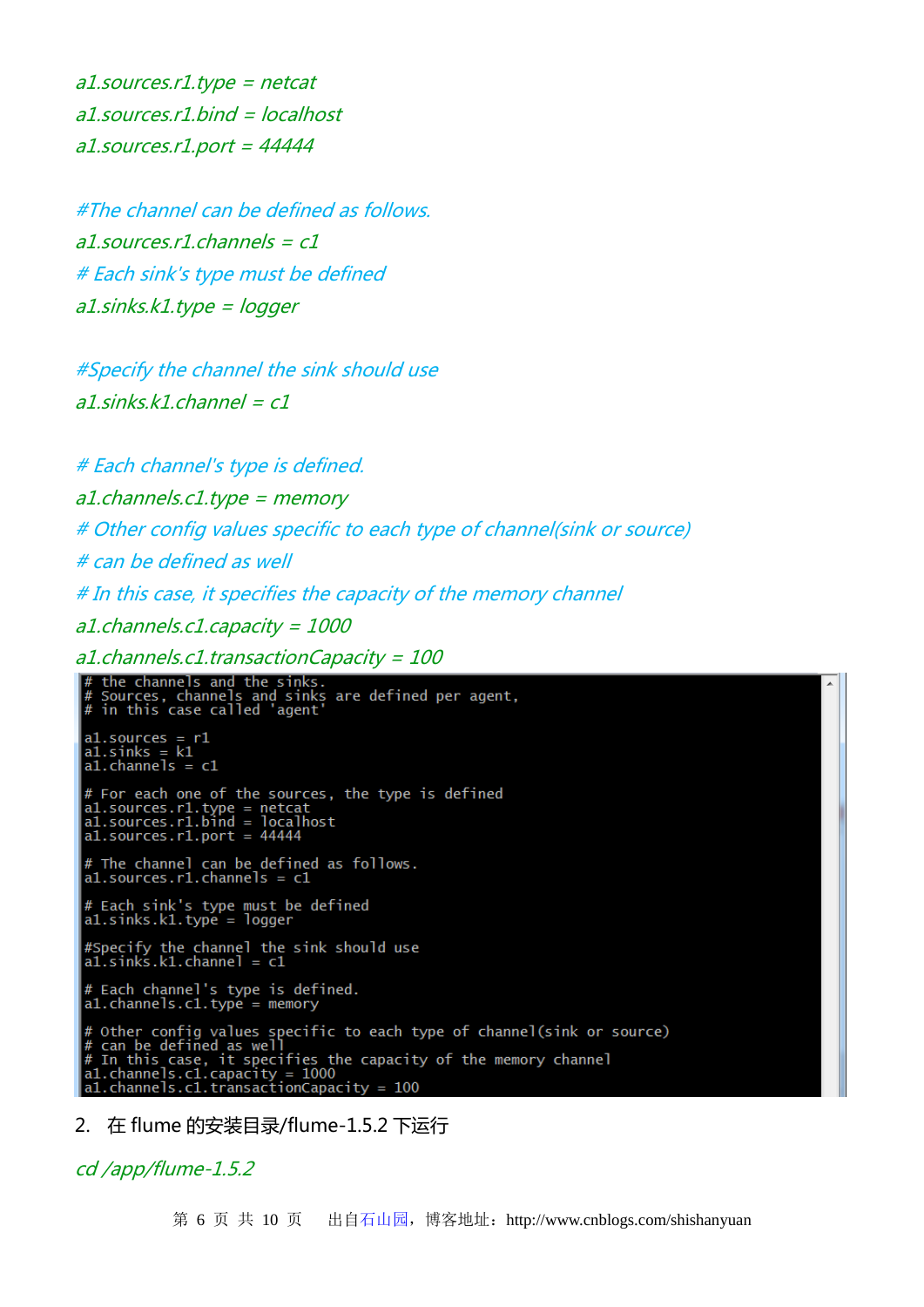./bin/flume-ng agent --conf ./conf/ --conf-file ./conf/flume-conf.properties --name a1

-Dflume.root.logger=INFO,console

| $\lceil$ [shiyanlou@b393a04554e1 ~]\$ cd /app/flume-1.5.2<br>/. shiyanlou@b393a04554e1 flume-1.5.2]\$ ./bin/flume-ng agent --conf ./conf/ --conf-file ./                             |
|--------------------------------------------------------------------------------------------------------------------------------------------------------------------------------------|
| conf/flume-conf.properties --name al -Dflume.root.logger=INFO,console<br>Info: Sourcing environment configuration script /app/flume-1.5.2/conf/flume-env.sh                          |
| Info: Including Hadoop libraries found via (/app/hadoop-1.1.2/bin/hadoop) for HDFS acces                                                                                             |
| Info: Excluding /app/hadoop-1.1.2/libexec//lib/slf4j-api-1.4.3.jar from classpath                                                                                                    |
| Info: Excluding /app/hadoop-1.1.2/libexec//lib/slf4j-loq4j12-1.4.3.jar from classpath<br>Info: Including HBASE libraries found via (/app/hbase-0.96.2/bin/hbase) for HBASE access    |
| Error: Could not find or load main class org.apache.flume.tools.GetJavaProperty                                                                                                      |
| Info: Excluding /app/hbase-0.96.2/lib/slf4j-api-1.6.4.jar from classpath<br>Info: Excluding /app/hbase-0.96.2/lib/slf4j-log4j12-1.6.4.jar from classpath                             |
| Info: Excluding /app/hadoop-1.1.2/libexec//lib/slf4j-api-1.4.3.jar from classpath<br>Info: Excluding /app/hadoop-1.1.2/libexec//lib/slf4j-log4j12-1.4.3.jar from classpath           |
| + exec /app/lib/jdk1.7.0_55/bin/java -Xms100m -Xmx200m -Dcom.sun.management.jmxremote -D<br>flume.root.logger=INFO,console -cp '/app/flume-1.5.2/conf:/app/flume-1.5.2/lib/*:/app/ha |

3. 再打开一个终端,输入如下命令:

telnet localhost 44444

hello world



**注**:在 CentOS6.5 运行 telnet 提示"command not found",使用 sudo yum install telnet 进行安装

4. 在原来的终端上查看,可以收到来自于 telnet 发出的消息

| 2015-06-10 07:06:56,102 (lifecycleSupervisor-1-0)  INFO - org.apache.flume.source.Netcat                                   |
|----------------------------------------------------------------------------------------------------------------------------|
| [Source.start(NetcatSource.java:164)] Created serverSocket:sun.nio.ch.ServerSocketChannel                                  |
| $\text{Impl}[(127.0.0.1:44444]$                                                                                            |
| 2015-06-10 07:10:14,115 (SinkRunner-PollingRunner-DefaultSinkProcessor) [INFO - org.apac                                   |
| $\left[he.flume.sink.Loggersink.process(Loggersink.java: 70)\right]$ Event: { $headers:$ $\left\{$ $body: 68-656C\right\}$ |
| $he$ llo world. $\}$<br>1 6C 6F 20 77 6F 72 6C 64 OD                                                                       |

### **3.2.2 测试收集日志到 HDFS**

1. 在\$FLUME\_HOME/conf 目录下修改 flume-conf.properties.template 文件,复制并改名 为 flume-conf2.properties

cd /app/flume-1.5.2/conf cp flume-conf.properties.template flume-conf2.properties sudo vi flume-conf2.properties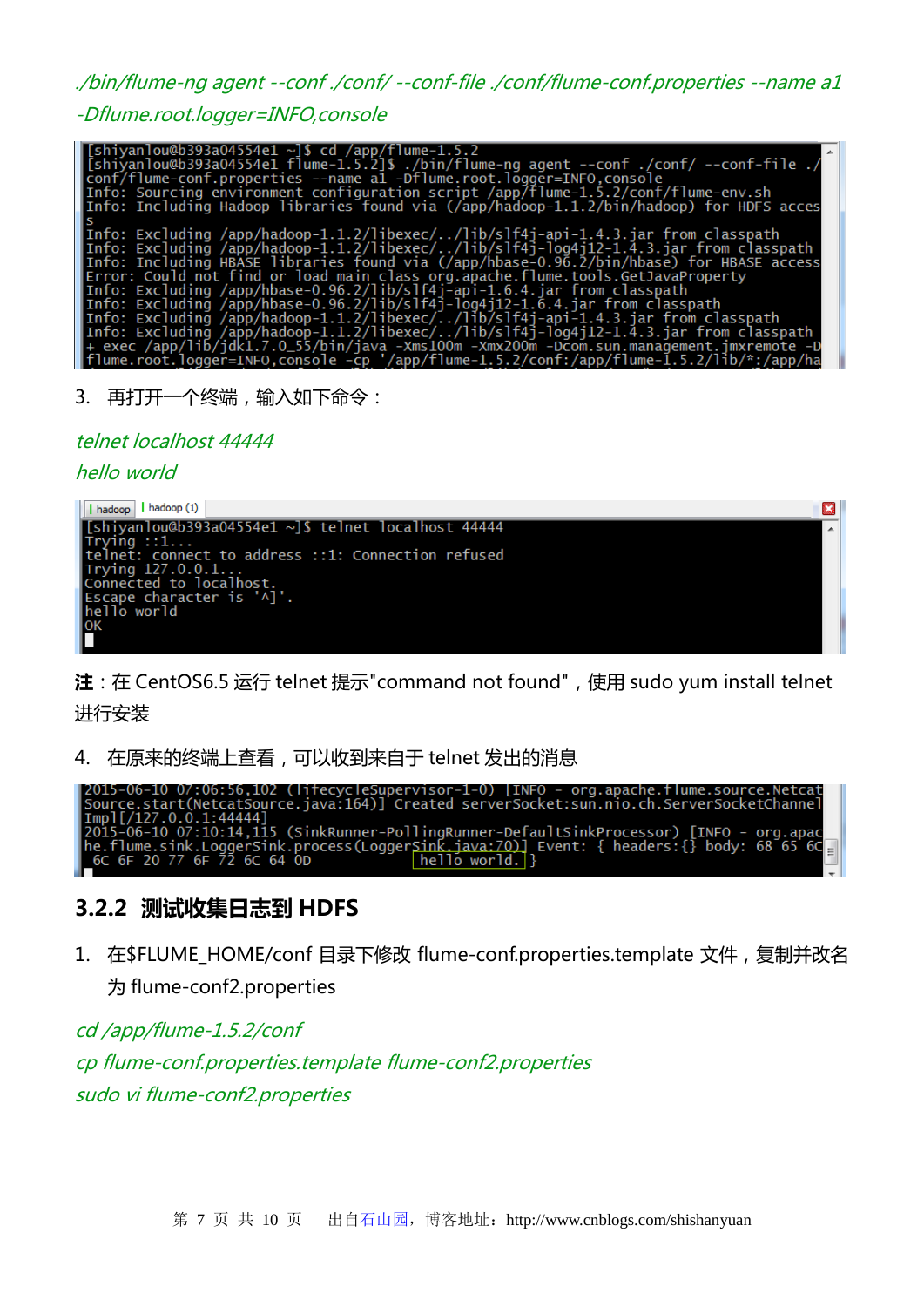| [shiyanlou@b393a04554e1 ~]\$ cd /app/flume-1.5.2/conf<br>[shiyanlou@b393a04554e1 conf]\$ cp flume-conf.properties.template flume-conf2.properties<br> [shiyanlou@b393a04554e1 conf]\$ ll<br>total 24 |
|------------------------------------------------------------------------------------------------------------------------------------------------------------------------------------------------------|
| -rw-r--r-- 1 shiyanlou shiyanlou 1661 Jun 10 07:12 flume-conf2.properties                                                                                                                            |
| -rw-r--r-- 1 shiyanlou shiyanlou 1639 Jun 10 07:05 flume-conf.properties                                                                                                                             |
| -rw-r--r-- 1 shiyanlou shiyanlou 1661 Nov 12  2014 flume-conf.properties.template                                                                                                                    |
| -rw-r--r-- 1 shiyanlou shiyanlou 1191 Jun 10 07:03 flume-env.sh                                                                                                                                      |
| -rw-r--r-- 1 shiyanlou shiyanlou 1197 Nov 12 2014 flume-env.sh.template                                                                                                                              |
| -rw-r--r-- 1 shiyanlou shiyanlou 3063 Nov 12  2014 loq4j.properties                                                                                                                                  |
| [[shiyanlou@b393a04554e1 conf]\$ sudo vi flume-conf2.properties                                                                                                                                      |

```
a1.sources = r1a1 sinks = k1a1.channels = c1a1.sources.r1.type = exec
a1.sources.r1.channels = c1
a1.sources.r1.command = tail -F 
/app/hadoop-1.1.2/logs/hadoop-shiyanlou-namenode-b393a04554e1.log
a1.sinks.k1.type = hdfsa1.sinks.k1.channel = c1a1.sinks.k1.hdfs.path = hdfs://hadoop:9000/class12/out_flume
a1.sinks.k1.hdfs.filePrefix = events-
a1\text{ sinks}.k1.hdfs.round = true
a1.sinks.k1.hdfs.roundValue = 10
a1.sinks.k1.hdfs.roundUnit = minute
a1.sinks.k1.hdfs.rollSize = 4000000
a1.sinks.k1.hdfs.rollCount = 0
a1.sinks.k1.hdfs.writeFormat = Text
a1.sinks.k1.hdfs.fileType = DataStream
a1.sinks.k1.hdfs.batchSize = 10
a1.channels.c1.type = memory
a1.channels.c1.capacity = 1000
a1.channels.c1.transactionCapacity = 100
```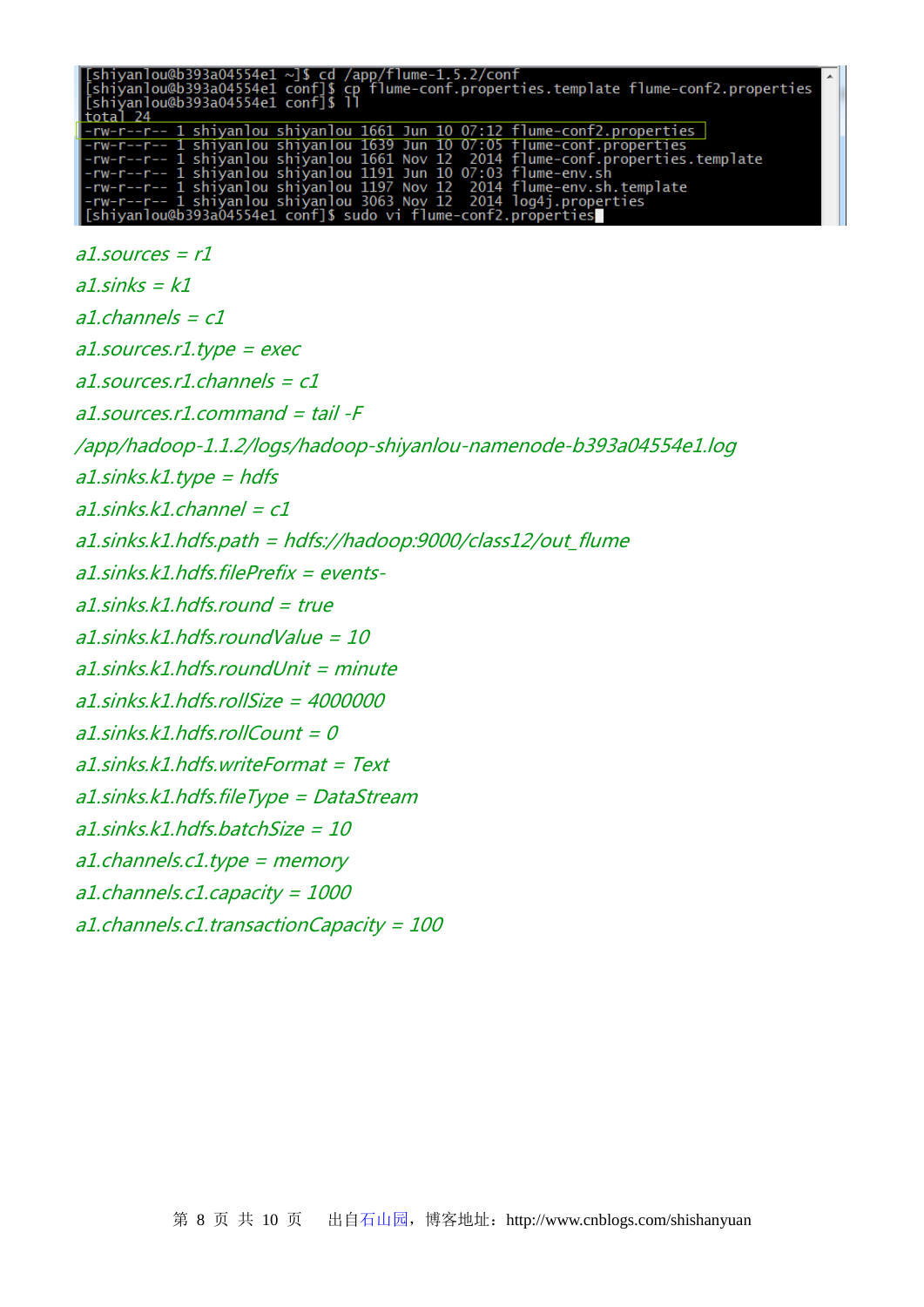2. 在 flume 的安装目录/flume-1.5.2 下运行

cd /app/flume-1.5.2

./bin/flume-ng agent --conf ./conf/ --conf-file ./conf/flume-conf2.properties --name a1 -Dflume.root.logger=INFO,console



3. 不断收集 hadoop-hadoop-namenode-hadoop1.log 的数据写入 HDFS 中

2015-06-10 07:15:30,584 (conf-file-poller-0) [INFO - org.apache.flume.node.Application.s<br>tartAllComponents(Application.java:173)] Starting Sink k1<br>2015-06-10 07:15:30,588 (lifecycleSupervisor-1-1) [INFO - org.apache.flume. k1 started e: k1 started<br>
2015-06-10 07:15:30,597 (conf-file-poller-0) [INFO - org.apache.flume.node.Application.s<br>
2015-06-10 07:15:30,598 (lifecycleSupervisor-1-2) [INFO - org.apache.flume.node.Application.s<br>
2015-06-10 07:15:30,59

4. 查看 hdfs 中/class12/out flume 中的文件

#### hadoop fs -ls /class12/out\_flume

第 9 页 共 10 页 出自石山园, 博客地址: http://www.cnblogs.com/shishanyuan